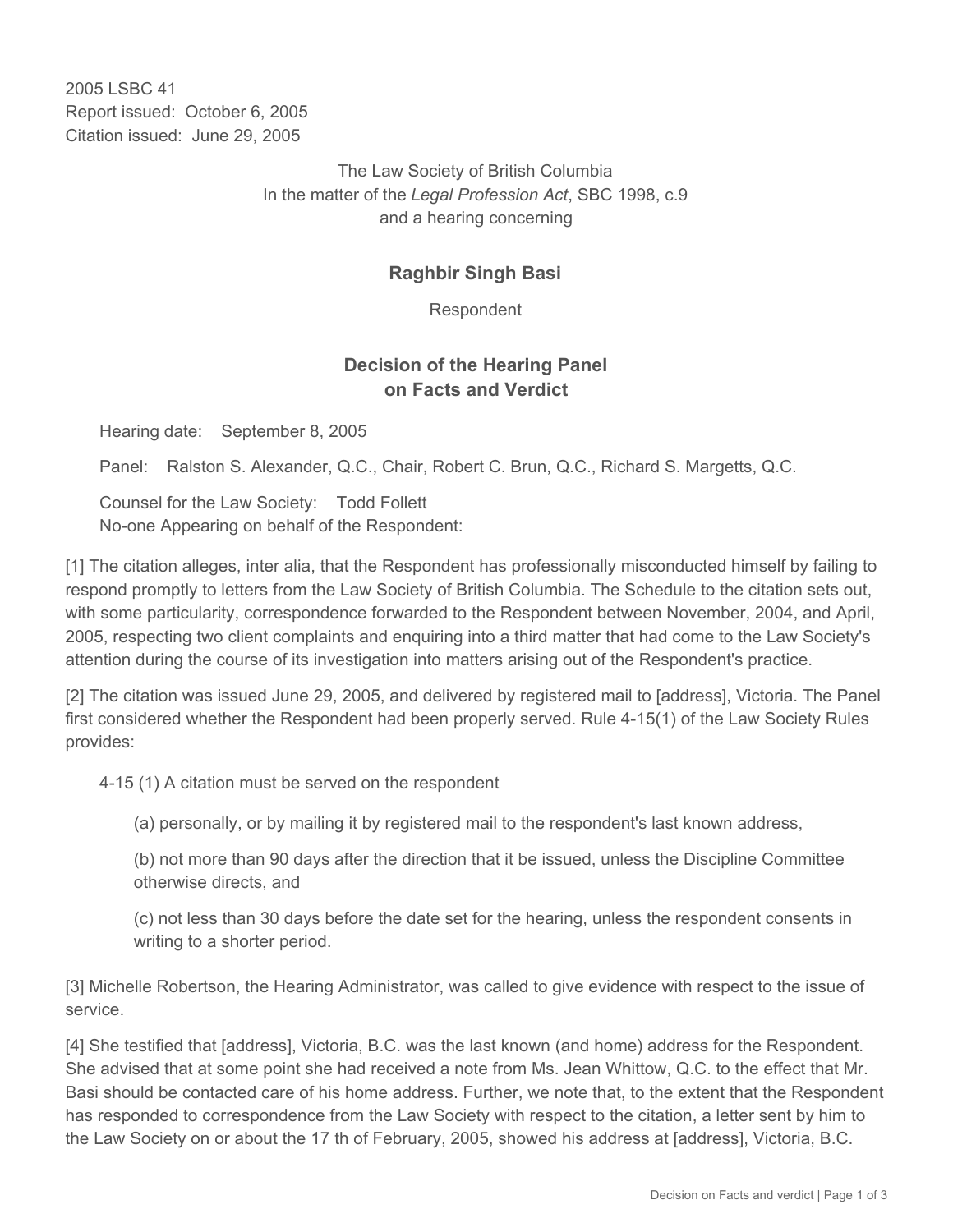[5] Ms. Robertson gave evidence to the effect that [address], Victoria, B.C. was the last known address of the Respondent to the knowledge of the Law Society. The Panel accepted Ms. Robertson's evidence and has concluded that service was effected within the parameters of Rule 4-15(1).

[6] After an initial adjournment to permit the Respondent additional time to appear, and noting that the Respondent had not appeared, the Panel determined that as it was satisfied that the Respondent had been served with the Citation and was aware of the hearing date, that it would proceed to hear the matter in the absence of the Respondent as is permitted by Section 42(2) of the *Legal Profession Act*.

[7] The evidence of Jim Dent, a member of the Law Society's Professional Conduct Department, was to the effect that he had written the Respondent on numerous occasions with respect to the three matters previously identified. Over that period of time, Mr. Dent had written approximately ten letters to the Respondent requesting a substantive response to the various complaints into which the Law Society was inquiring into. While the Respondent had responded by way of letter in December, 2004, and February, 2005, those responses were not responsive and either requested additional time within which to make a reply to the Law Society's concerns or advised that he was in the process of preparing a response.

[8] Despite the foregoing, and Mr. Dent's repeated requests thereafter, no such reply has been forthcoming from the Respondent.

[9] The Panel had the benefit of reviewing a number of decisions respecting similar conduct. We believe we need go no further than to set out part of the decision of the Benchers in *Re: John Wilson Dobbin*, Discipline Case Digest 00/7, wherein the majority said:

"The duty to reply to communications from the Law Society is in yet another category. While it is true that the duty to reply is only found explicitly set out in Chapter 13, Rule 3 of the Professional Conduct Handbook, it is a cornerstone of our independent, self-governing profession. If the Law Society cannot count on prompt, candid and complete replies by Members to its communications, it will be unable to uphold and protect the public interest, which is the Law Society's paramount duty. The duty to reply to communications from the Law Society is at the heart of the Law Society's regulation of the practice of law and it is essential to the Law Society's mandate to uphold and protect the interests of its members. If members could ignore communications from the Law Society, the profession would not be governed, but would be in a state of anarchy."

[10] We fully and wholeheartedly endorse that statement.

[11] The Panel is satisfied that abundant opportunity was provided the Respondent to respond to the Law Society's correspondence.

[12] The Panel notes that neither of the Respondent's responses to the Law Society addressed the substantive concerns raised by the Law Society in their letters to him. A reply to Law Society communications must be responsive and address the issues and concerns raised. In other words, the response of a member to a Law Society communication must be complete and candid. It is clear that the Respondent has failed to communicate with the Law Society in any responsive or appropriately professional manner.

[13] In *Dobbin*, the Benchers went on to hold that the failure to respond to a communication from the Law Society amounted to professional misconduct.

[14] We note that as a result of the Respondent's failure to attend the hearing no evidence was tendered to provide an explanation for his failure to respond in a responsive and timely fashion to the concerns raised